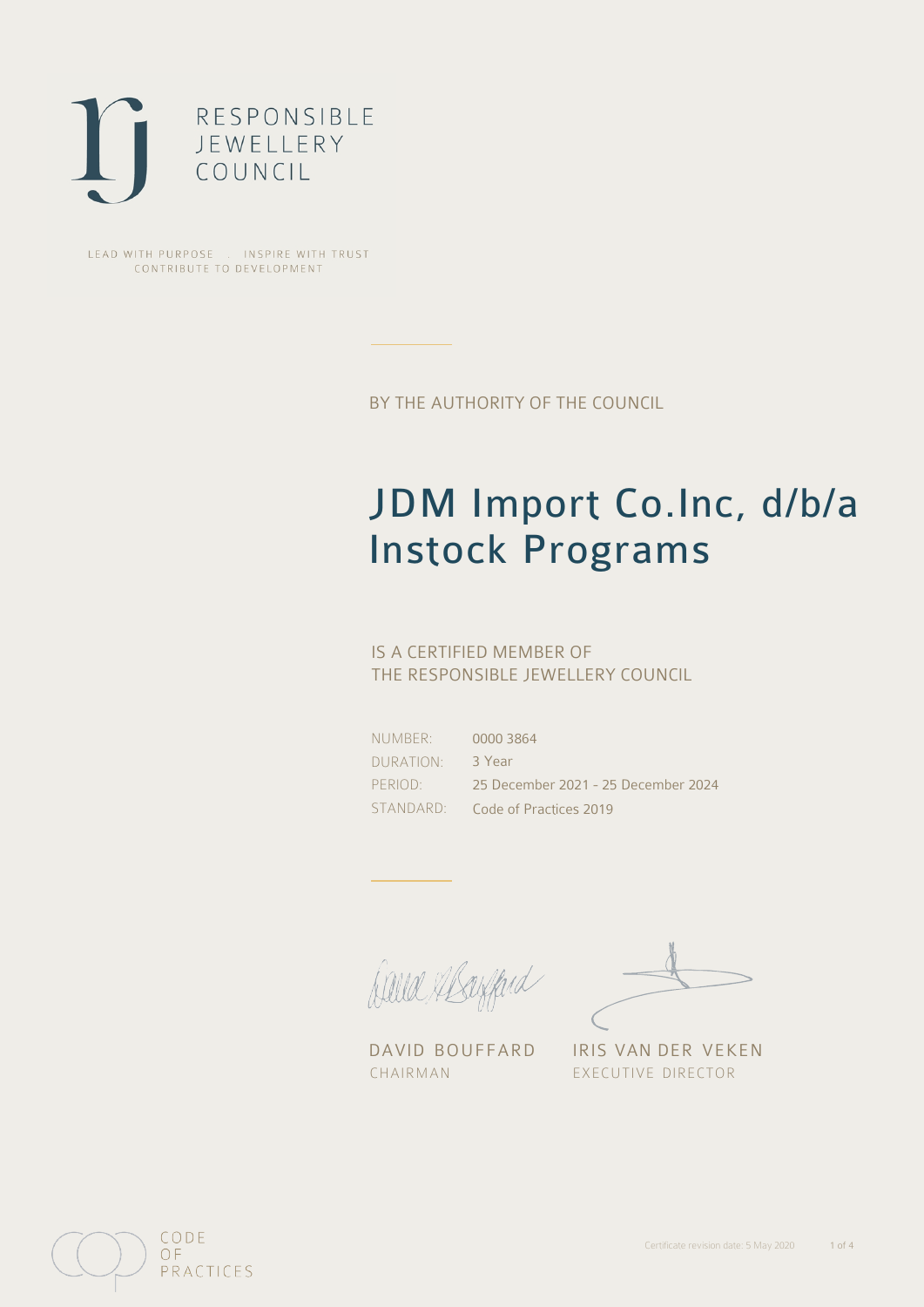

# **CERTIFICATION OVERVIEW**

| <b>MEMBERSHIP</b><br><b>FORUM</b>      | Jewellery and Watch Manufacturer and/or Wholesaler                                                                                                                                                                                                                                                                                                                                                                                                       |
|----------------------------------------|----------------------------------------------------------------------------------------------------------------------------------------------------------------------------------------------------------------------------------------------------------------------------------------------------------------------------------------------------------------------------------------------------------------------------------------------------------|
| <b>AUDIT</b><br><b>DATE</b>            | 11 November 2021                                                                                                                                                                                                                                                                                                                                                                                                                                         |
| <b>AUDIT</b><br><b>TYPE</b>            | Re-certification                                                                                                                                                                                                                                                                                                                                                                                                                                         |
| APPLICABLE<br><b>STANDARD</b>          | Code of Practices 2019                                                                                                                                                                                                                                                                                                                                                                                                                                   |
| <b>ACCREDITED</b><br><b>AUDIT FIRM</b> | <b>BSI</b> Group                                                                                                                                                                                                                                                                                                                                                                                                                                         |
| APPLICABLE<br><b>PROVISIONS</b>        | 1. General requirements: 1-4, except 3.2<br>2. Responsible supply chains, human rights and due<br>diligence: 5-14, except 7.3, 8, 9, 11.3, 13.2-4, 14.3<br>3. Labour rights and working conditions: 15-22, except 19.3,<br>21.3<br>4. Health, Safety and Environment: 23-27, except 23.6, 23.10, 27.4<br>5. Gold, Silver, PGM, diamond and coloured gemstone<br>products: 28-30, except 28.2b-g, i, j, 29.2, 30<br>6. Responsible mining: Not applicable |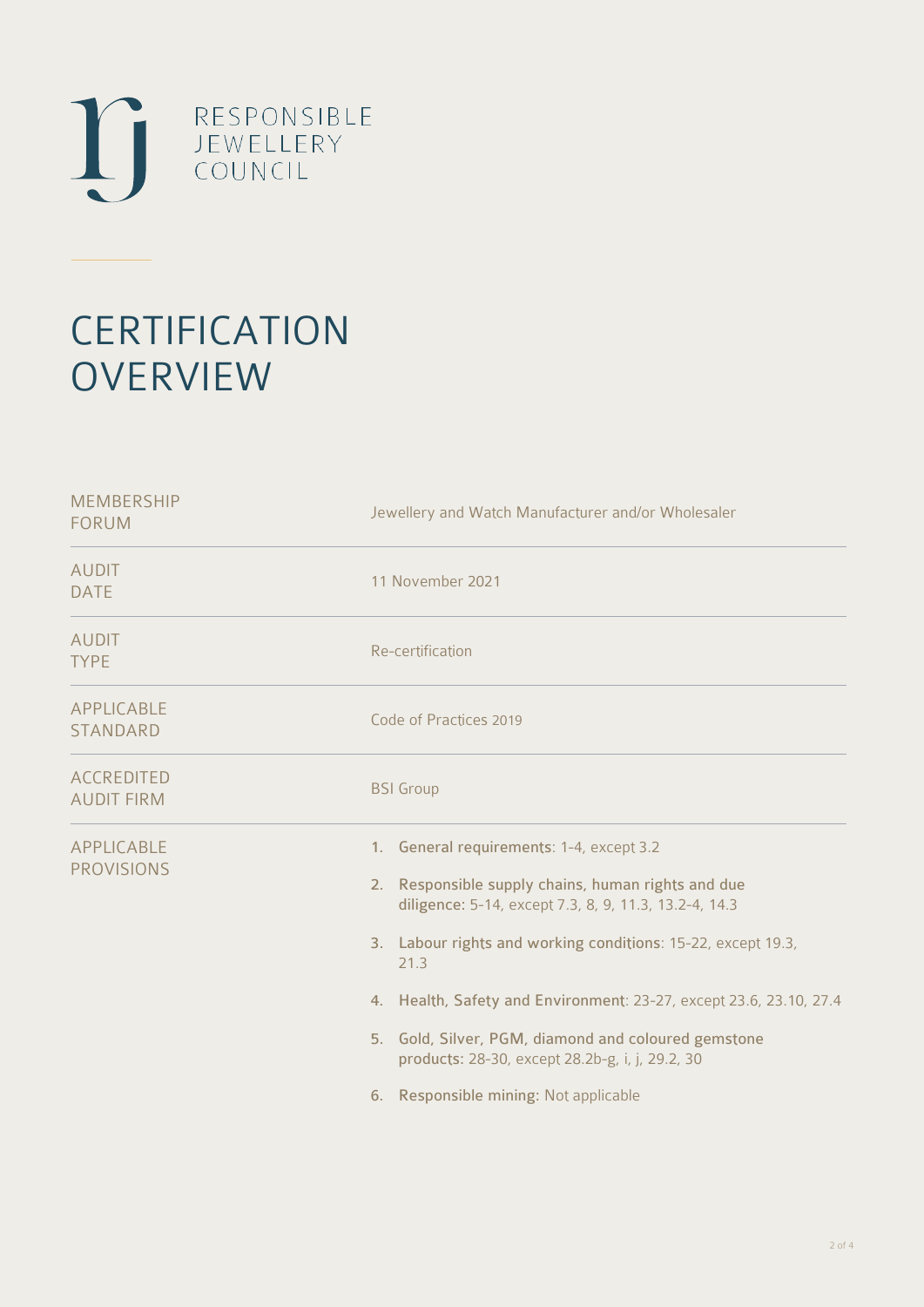| <b>PROVENANCE</b><br><b>CLAIMS</b>         | To the Best of our knowledge and/or written assurance from our<br>suppliers, JDM Import Co. Inc. d/b/a Instock Programs states that<br>diamonds have not been originated from the MBADA and Marange<br>resources of Zimbabwe. The diamonds herein invoiced are not sourced<br>from artisanal mines. |
|--------------------------------------------|-----------------------------------------------------------------------------------------------------------------------------------------------------------------------------------------------------------------------------------------------------------------------------------------------------|
| <b>AUDITOR STATEMENT OF</b><br>CONFORMANCE | Based on the scope and findings of the certification audit, the member<br>has demonstrated a conformance level consistent with a:                                                                                                                                                                   |
|                                            | 3 Year Certification                                                                                                                                                                                                                                                                                |
| <b>NEXT AUDIT TYPE</b>                     | MID-TERM REVIEW (within 12-24 months):                                                                                                                                                                                                                                                              |
|                                            | A. Mid-term review NOT required due to:                                                                                                                                                                                                                                                             |
|                                            | No anticipated changes to the certification scope during the<br>certification period                                                                                                                                                                                                                |
|                                            | 3 or less minor non-conformances with critical provisions or in<br>general identified by the audit (not covered by parallel audits<br>for schemes identified as equivalent to RJC's) for an individual<br>member in the mining sector or a non-mining sector member                                 |
|                                            | <25 full time equivalent personnel                                                                                                                                                                                                                                                                  |
|                                            | Low risk of non-conformances due to management controls                                                                                                                                                                                                                                             |
|                                            | Existence of parallel audits for schemes recognised by RJC                                                                                                                                                                                                                                          |
|                                            | Strong internal controls ensuring effective review and closure<br>of corrective actions for non-conformances                                                                                                                                                                                        |
|                                            |                                                                                                                                                                                                                                                                                                     |
|                                            | B. Mid-term review (desktop only) required due to:                                                                                                                                                                                                                                                  |
|                                            | No impact on conformance levels from any changes to the<br>certification scope                                                                                                                                                                                                                      |
|                                            | 5 or less minor non-conformances with critical provisions or in<br>general identified by the audit (not covered by parallel audits<br>for schemes identified as equivalent to RJC's) for an individual<br>member in the mining sector or a non-mining sector member                                 |
|                                            | Possibility of remote verification of actions                                                                                                                                                                                                                                                       |
|                                            | No risk to critical provisions                                                                                                                                                                                                                                                                      |